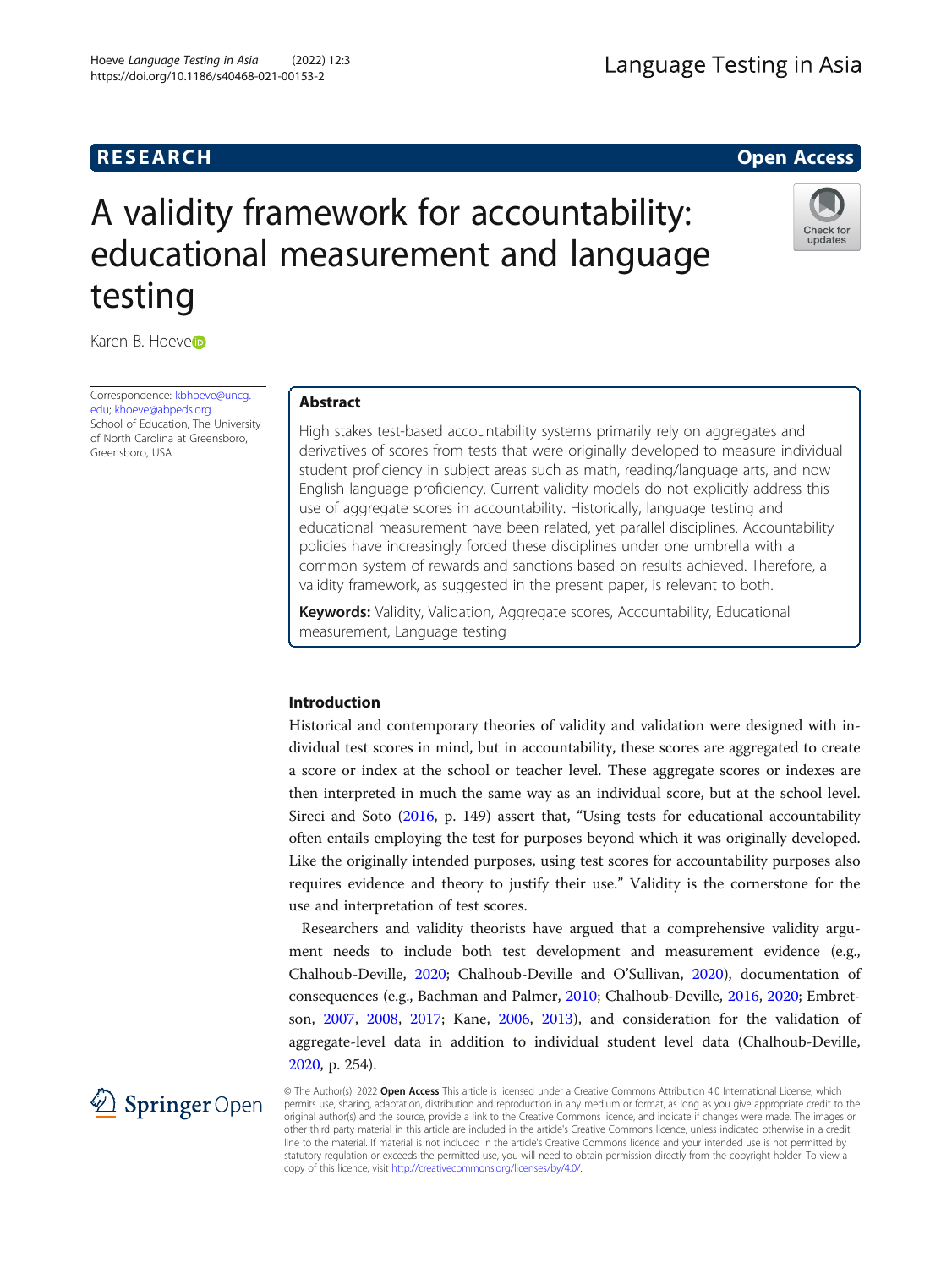Despite calls for comprehensive validity arguments, neither the measurement nor language testing field has published validity frameworks, models, or theories that fully address the needs of accountability testing. Kane ([2006](#page-13-0), [2010,](#page-13-0) [2012,](#page-13-0) [2013](#page-13-0), [2015](#page-13-0), [2020](#page-13-0)) discusses test development, consequences, and accountability in his writing, but his Interpretive Use Argument (IUA) does not explicitly address the needs for validity evidence in these areas. Embretson [\(2007](#page-13-0), [2008](#page-13-0), [2017](#page-13-0)) specifically addresses test development and consequences in her Integrated Framework for Construct Validity but does not discuss aggregate scores and accountability. The predominant models in language testing, such as Bachman and Palmer's [\(2010\)](#page-12-0) Assessment Use Argument (AUA), while anchored in consequences, do not consider accountability testing and the related validity issues that should be addressed.

The present paper seeks to bring together the publications available in educational measurement and language testing and build on the knowledge they provide. An overview of key validity models and the specific needs of accountability testing, including English language proficiency, is included. An argument is made that validity evidence needs to be gathered during the test development phase, at both the individual student level and the aggregate level, and consideration needs to be given to consequences of accountability policies. Like math and reading/language arts subject area tests, English language proficiency tests are required to be aggregated at the school level for inclusion in the accountability system. Prominent validity theories address consequences but do not consider accountability purposes where the focus is aggregate scores. To address the gaps in prevalent validity models, the IUA is reconceptualized to offer a systematic approach for building a validity argument that begins in the test design and development phase, includes a parallel process for building validity evidence for aggregate scores, and considers the consequences of accountability systems.

#### English learners

English learners (ELs) figure prominently in accountability. In the United States (US), the Every Student Succeeds Act (ESSA) ([2015](#page-13-0)) requires each state to have a statewide accountability system based on challenging academic standards for reading/language arts and math to improve school success and academic achievement for all students, including ELs. Representing a major shift in the importance of EL test results, the accountability for English language proficiency (ELP) has moved from Title III in the No Child Left Behind (NCLB) Act to Title I in ESSA. Title I is the largest funding allocation in the law and its purpose is "to provide all children significant opportunity to receive a fair, equitable, and high-quality education, and to close educational achievement gaps" (Office of Elementary and Secondary Education, [2021\)](#page-13-0). Prior to ESSA, only those schools receiving Title III funding for EL students and their families were accountable for EL progress.

ESSA requires setting long term goals for the percent of ELs making progress in achieving ELP and requires indicators of this progress in the accountability system. ELs are assessed annually on an ELP test and at the individual student level, these results are used to determine who needs additional help and who may be ready to exit from EL status. These test results are also aggregated for school accountability and therefore validity evidence is needed for the interpretation and use of both the individual and aggregate scores.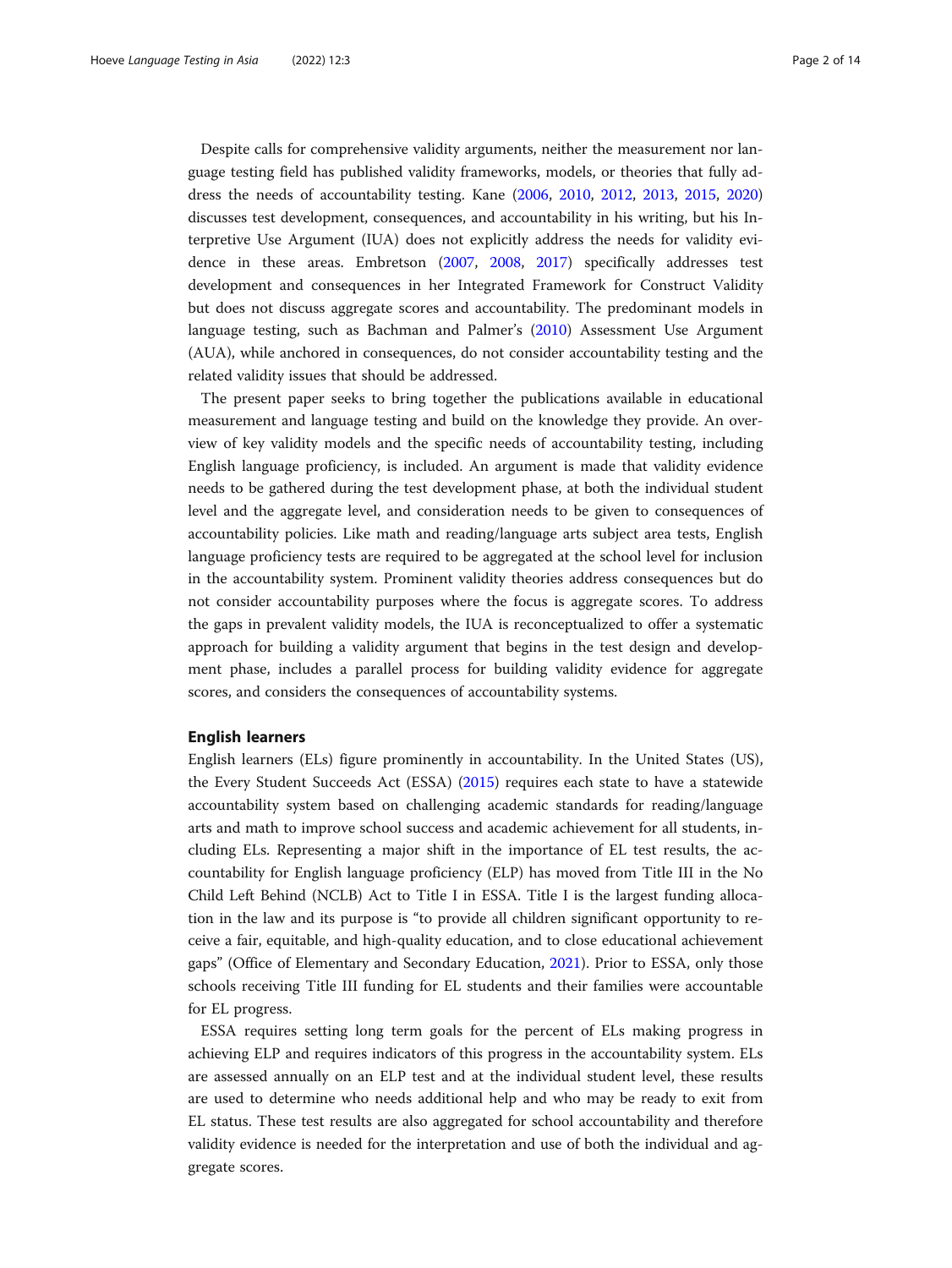#### Test development argument

The Standards for Educational and Psychological Testing (American Educational Research Association, American Psychological Association, and National Council on Measurement in Education, [2014,](#page-12-0) referred to hereafter as the Standards) identify five sources of validity evidence: test content, response processes, internal structure, relations to other variables, and testing consequences. According to the Standards, "Content-oriented evidence of validation is at the heart of the process in the educational arena known as alignment, which involves evaluating the correspondence between student learning standards and test content" (p. 15). Sireci and Faulkner-Bond [\(2014\)](#page-13-0) describe one aspect of content validity as the "appropriateness of the test development process" which "refers to all processes used when constructing a test to ensure that test content faithfully and fully represents the construct intended to be measured and does not measure irrelevant material" (p. 101).

A method for test development that facilitates test content evidence for a validity argument is evidence-centered design (ECD). ECD takes interpretation and use claims into account during the test development phase (Mislevy, Steinberg, and Almond, [2003](#page-13-0); Plake, Huff, Reshetar, Kaliski and Chajewski, [2015](#page-13-0)). It is a principled assessment design approach that is engineered towards intended interpretations and uses with explicit design decisions and rationales (Ferrara, Lai, Reilly, and Nichols, [2017\)](#page-13-0). In other words, the building of the validity argument explicitly begins at the design phase of the test development process (Ferrara, Lai, Reilly, and Nichols, [2017](#page-13-0); Im, Shin, and Cheng, [2019](#page-13-0); Kane, [2015,](#page-13-0) [2020\)](#page-13-0). "A hallmark of ECD is thus to commence the assessment design process by articulating a chain of reasoning that links evidence to claims about target constructs" (Riconscente, Mislevy and Corrigan [2016](#page-13-0) p. 41).

#### Unit of analysis and consequences in accountability systems

Accountability systems shift responsibility away from students for their performance to holding teachers and schools accountable, and in turn, this shifts the unit of measurement from individual to aggregate scores. With this shift in unit of measure, validity evidence in the traditional individual score unit of measurement now requires consideration of "aggregate and socio-educational consequences" (Chalhoub-Deville, [2020](#page-12-0), p. 247). Consequences, also referred to as impact, backwash, and washback, are a subject of discussion and debate among measurement theorists and researchers. The debate is not whether there are consequences in test score interpretation and use, but in whether they fall under the purview of validity, in identifying who is responsible for evaluating them, which ones, and when (Chalhoub-Deville, [2009](#page-12-0), [2016\)](#page-12-0). Chalhoub-Deville calls out three levels or units of analysis that are relevant in the interpretation and use of assessments for accountability: individual, aggregate, and educational-social.

Chalhoub-Deville ([2016](#page-12-0), [2020\)](#page-12-0) observes that traditionally tests have focused on individuals and as such, validity theory has evolved around score use at the individual level. Chalhoub-Deville also observes that accountability testing has moved beyond individual scores to the use of aggregate scores to evaluate teachers and schools. "This aggregated data is a centerpiece of educational reform policies. Aggregated scores are the unit of accountability; this is where validation needs to be anchored" Chalhoub-Deville ([2020](#page-12-0) p. 253). Chalhoub-Deville [\(2016,](#page-12-0) [2020\)](#page-12-0) also argues for the inclusion of consequences in validating accountability testing and further argues that test developers and users have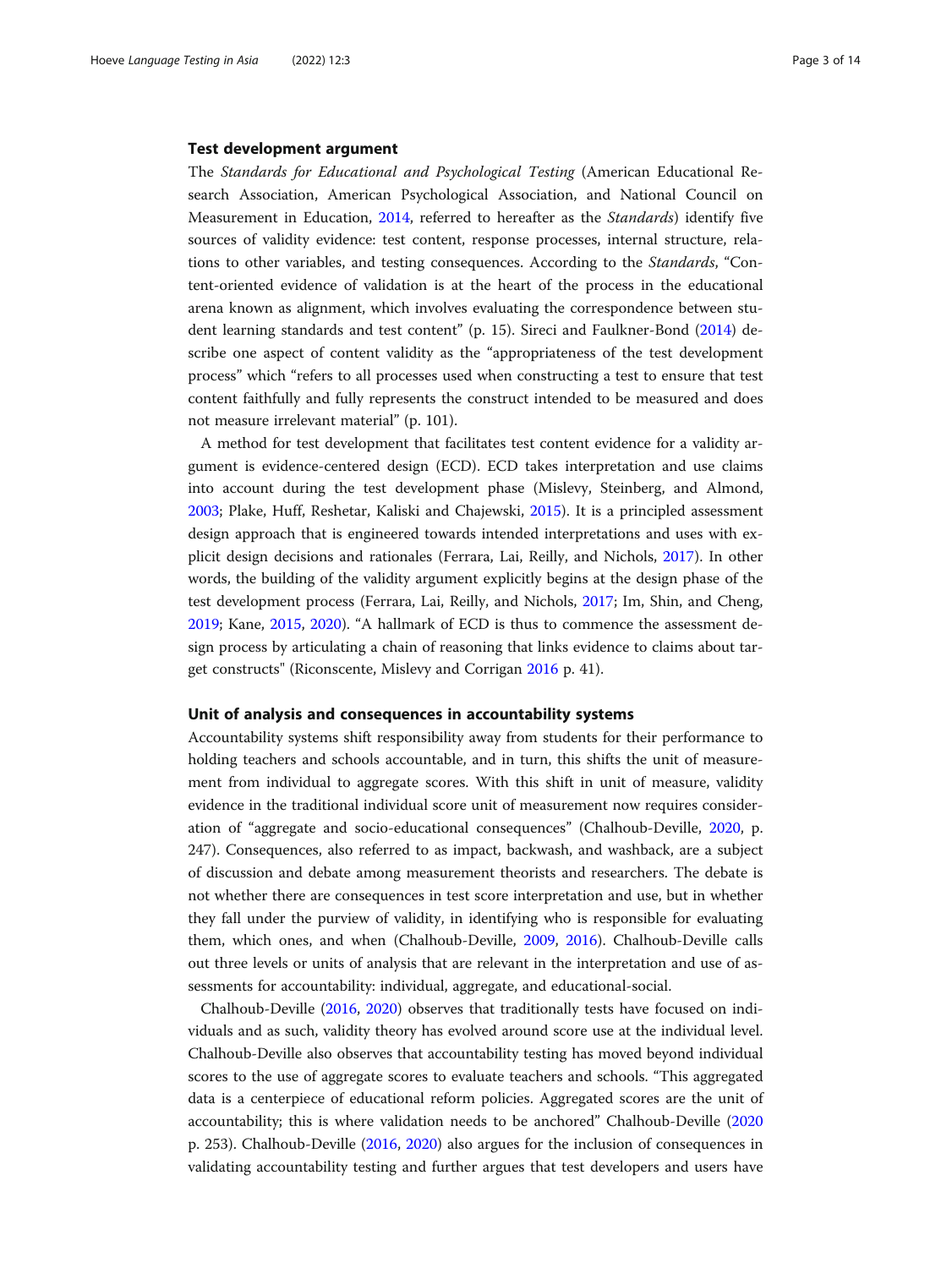a shared responsibility in addressing consequences. A validity model that takes accountability systems into account will need to consider the use of aggregate scores during the test development process and consequences of their use for education reform.

#### Validating the consequences of accountability systems

Messick ([1989](#page-13-0)) proposed that "[v]alidity is an integrated evaluative judgment of the degree to which empirical evidence and theoretical rationales support the adequacy and appropriateness of inferences and actions based on test scores and other modes of assessment" (p. 13). Messick included social consequences of test use as part of the definition of the construct validity of score interpretations sparking a controversy that still divides the measurement community (Cizek, [2016;](#page-13-0) Newton and Shaw, [2014\)](#page-13-0). Researchers such as Lane [\(1999\)](#page-13-0), Moss [\(2013](#page-13-0)), Shepard [\(2016\)](#page-13-0), Kane [\(2006](#page-13-0), [2013](#page-13-0)), and Chalhoub-Deville ([2009](#page-12-0), [2016,](#page-12-0) [2020](#page-12-0)) argue that consequences should be considered in validity evidence, while others, like Lissitz and Samuelsen [\(2007\)](#page-13-0), argue that consequences should not be considered as part of validity evidence. Messick referenced social consequences, but Shepard [\(2016\)](#page-13-0) further expanded the concept of test consequences to include positive, negative, intended, and unintended consequences as part of scorebased inferences.

Consequences of an accountability system are the rewards, sanctions, and interventions imposed on teachers, schools, and districts. Emergent consequences precede rewards and sanctions in anticipation of the possibility that they may be imposed, or they follow the imposed sanctions (Council of Chief State School Officers, referred to hereafter as CCSSO, [2004\)](#page-13-0). Consideration of emergent consequences requires anticipating not only the consequences that may occur after the implementation of the accountability system, but also the consequences that may occur in anticipation of the implementation. Emergent consequences of accountability systems include activities or conditions in the school that may be positive or negative. Examples of positive emergent consequences are improved teaching and learning. Washback, such as narrowing of the curriculum and focusing on test strategies rather than on the knowledge and skills the test intends to measure or decreases in morale because of being identified as a low performing school are examples of negative emergent consequences. Policy interacts directly and indirectly with the consequences of an accountability system. Accountability systems need to be evaluated to ensure that they are achieving intended goals and outcomes, such as closing achievement gaps for ELs, while avoiding potentially negative consequences. The validation plan for an accountability system must analyze both intended and unintended consequences (Kane, [2006;](#page-13-0) [2013\)](#page-13-0).

#### Validity frameworks and accountability

This review of validity models focuses on Kane's ([2006,](#page-13-0) [2013](#page-13-0)) Interpretation and Use Argument (IA/IUA), a Parallel IUA proposed by Acree, Hoeve, and Weir ([2016](#page-12-0)), and Embretson's ([2007](#page-13-0), [2008,](#page-13-0) [2017](#page-13-0)) Integrated Framework for Construct Validity. The extent to which these models consider accountability-testing purposes with regards to aggregate scores, consequences, and consideration of validity in the test development process is analyzed. Finally, a comprehensive model that expands on Acree et al.'s modifications of Kane's IUA is proposed.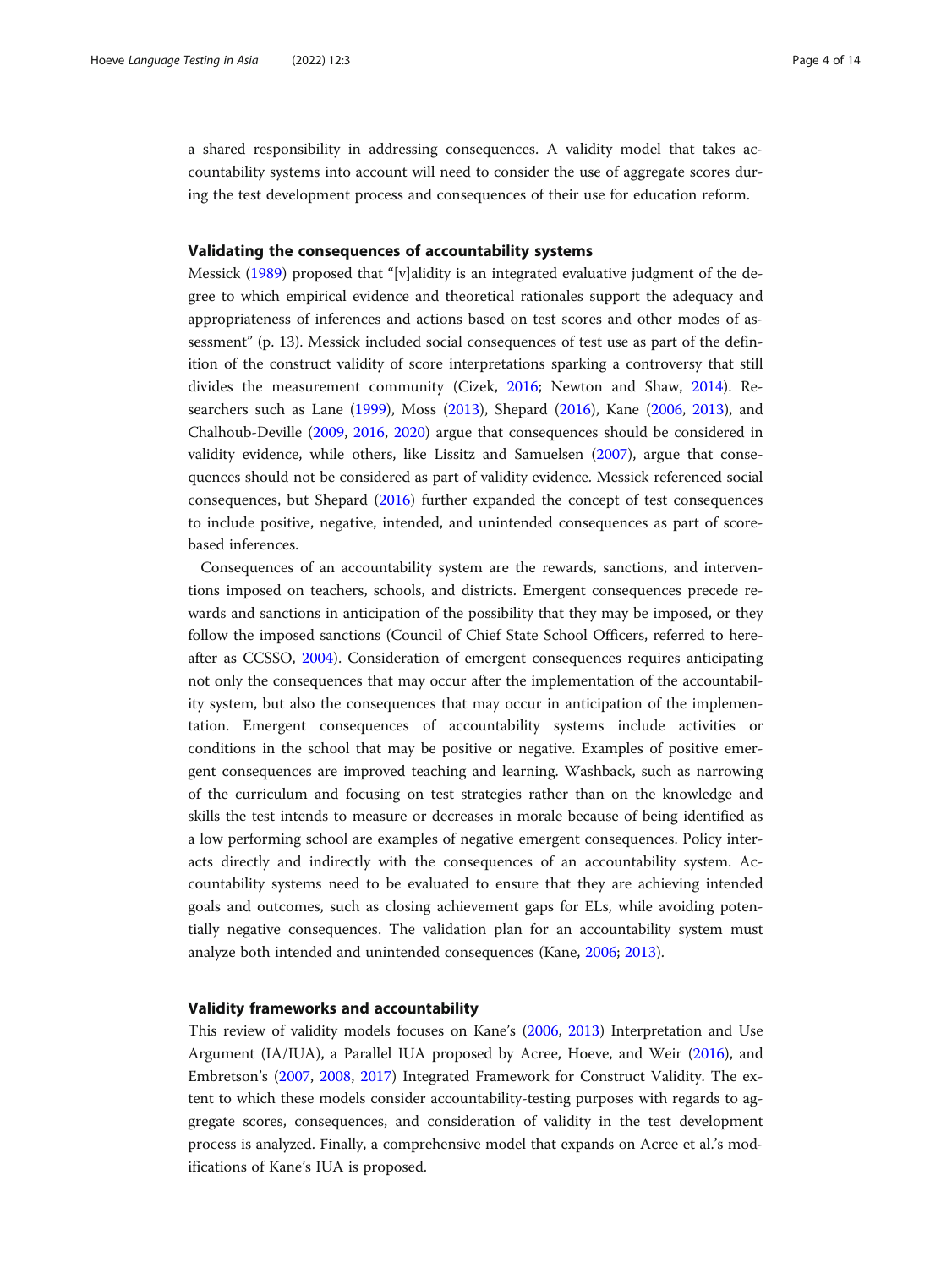#### Interpretation and use argument (IA/IUA) (Kane [2006](#page-13-0), [2013\)](#page-13-0)

An argument-based approach to validity helps to operationalize test validation by providing "a place to start, guidance on how to proceed, [and] criteria for gauging progress and deciding when to stop" (Kane, [2012](#page-13-0), p. 8). Kane's IA/IUA offers a roadmap for building a validity argument for trait-based interpretations (Fig. 1). Kane describes "hypothesized empirical relationships," that represent the definition of the trait or construct. His argument-based approach to validity begins with an interpretive argument (IA). The IA specifies the claims or inferences with regards to score use and interpretation. Kane [\(2006](#page-13-0), [2013\)](#page-13-0) identifies four inferences in the IA: scoring, generalization, extrapolation, and implication. The validity argument is an overall evaluation of the claims or inferences being made. Research builds evidence to support the claims or inferences laid out in the IA. Kane concludes that the specified interpretations and uses for test scores are valid if the IA/IUA is complete, coherent, and plausible.

Kane ([2006](#page-13-0)) describes a test development strategy involving three iterative steps: outline an interpretive argument, develop the test, and evaluate the inferences and assumptions in the interpretive argument. While test design considerations are inferred in Kane's "hypothesized empirical relationships," his validity argument does not begin until the scoring inference. As such, his argument-based validity model focuses on score inferences but largely overlooks the test development process in which the trait is defined and the contexts and methods for measurement are considered (Chapelle, [2012](#page-12-0); Chalhoub-Deville, [2020\)](#page-12-0). Kane [\(2006\)](#page-13-0) acknowledged that social consequences of testing were of growing interest and that consequences (positive and negative) play a role in validation. Even though that role is "somewhat contentious" in the field, positive consequences should "outweigh" negative consequences in general (Kane [2006,](#page-13-0) p. 51). Furthermore, Kane ([2006](#page-13-0) p. 55) specifically noted that educational reform and accountability call for an evaluation of consequences. "The accountability program is an educational intervention, and a serious evaluation of an accountability program would require an evaluation of both intended and unintended outcomes" (Kane, [2013,](#page-13-0) p. 54).

Kane's IA/IUA ([2006,](#page-13-0) [2013,](#page-13-0) [2015,](#page-13-0) [2020\)](#page-13-0) offers a useful roadmap for the operationalization of validation. However, despite his recognition of the importance of test design, consequences, and score interpretation, Kane's "…model, nevertheless, remains

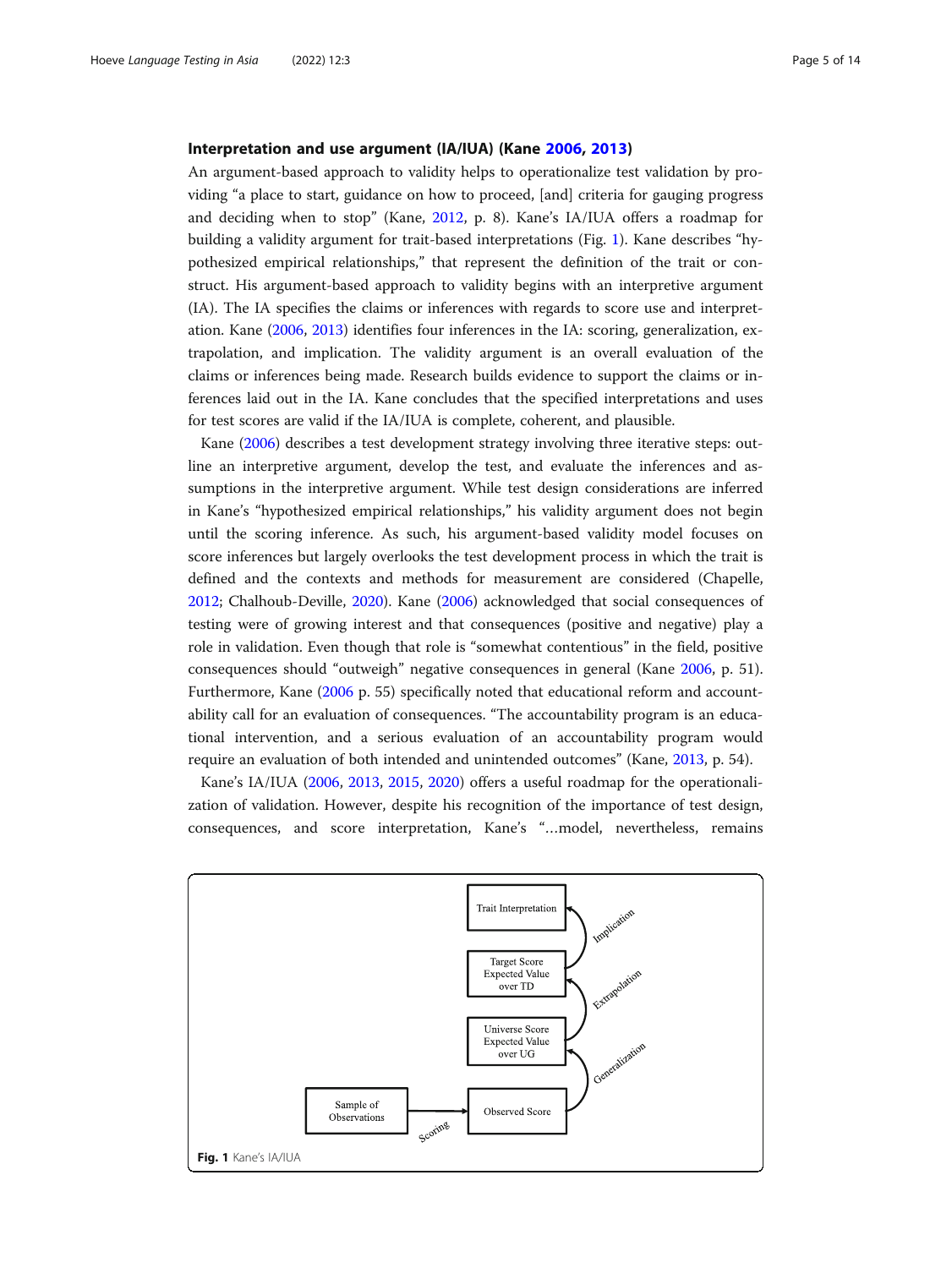<span id="page-5-0"></span>anchored in individual test scores, which does not accommodate accountability testing realities" Chalhoub-Deville [\(2020\)](#page-12-0).

# Parallel IUA (Acree, Hoeve, and Weir, [2016](#page-12-0))

While Kane's technique addresses the test score itself, accountability systems present a different, though closely related problem in that the scores in question are aggregate in nature. Building on Kane's validation framework, Acree, Hoeve, and Weir ([2016](#page-12-0)) proposed that Kane's ([2006](#page-13-0), [2013\)](#page-13-0) IUA for validating uses of individual scores can be extrapolated and expanded for validating uses of aggregate and derivative scores in accountability systems. Individual scores and aggregate scores are similar enough that a common strategy may be used to evaluate the degree to which both are valid. In this framework (Fig. 2. Parallel validation for accountability testing by Acree, Hoeve, and Weir [\(2016](#page-12-0))), individual and aggregate scores are evaluated independently and in parallel. Both branches must be interrogated and interpreted systematically and separately. The validation of accountability systems concerns itself primarily with the groupcentered branch.

The parallel, but independent nature of these evaluations maintains that even if strong evidence of validity is established along the individual or student-centered branch, this does not imply the same will hold for the aggregate or group-centered branch. Nor is validity evidence at the individual score level a necessary part of validation for use at an aggregate level. Similarly, this model holds that failure of an inference in the student-centered branch does not necessarily undermine the validity of the group-centered branch. Validity evidence may be found for individual scores, aggregate scores, for both, or for neither.

#### Integrated framework for construct validity (Embretson [2007,](#page-13-0) [2008](#page-13-0), [2017\)](#page-13-0)

Embretson [\(2007,](#page-13-0) [2008,](#page-13-0) [2017\)](#page-13-0) proposed a validity framework that she described as universal and interactive. According to Embretson ([2007\)](#page-13-0), "the system is universal because

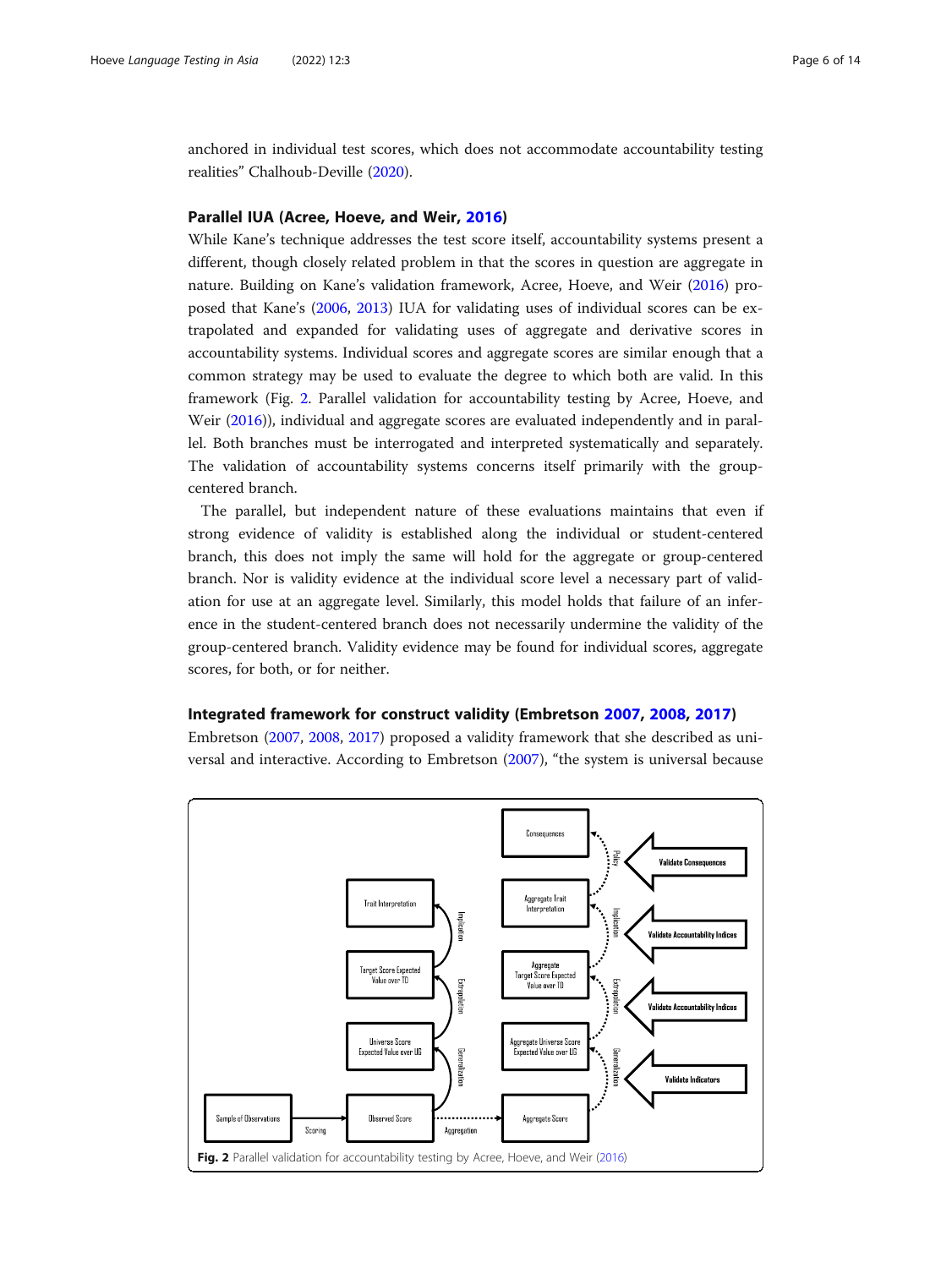all sources of evidence are included and may be appropriate for both educational and psychological tests" and "interactive because the adequacy of evidence in one category is influenced or informed by adequacy in the other categories" (p. 452). Embretson's validity framework is divided into internal and external aspects of construct validity. Test development processes are characterized as internal aspects of validity. Practical constraints, latent process studies, a conceptual framework, and psychometric analysis directly inform item design and test specifications; and in turn, test specifications inform scoring models. Embretson includes the five sources of evidence defined in the Standards [\(2014\)](#page-12-0) in her framework, i.e., test content, response processes, internal structure, relationships to other variables, and consequences with the latter two being external aspects of construct validity.

To summarize, Embretson [\(2017\)](#page-13-0) emphasizes test development processes as essential internal aspects of her validity framework and identifies the need for a conceptual framework (like that offered by evidence-centered design). Embretson ([2007](#page-13-0), [2008](#page-13-0), [2017](#page-13-0)) advocates for including categories of evidence that would be evaluated during the test development cycle as part of her validity system. She includes categories of evidence for practical constraints (e.g., test administration methods and scoring mechanisms); item design principles (e.g., formats, context, complexity, and specific content); domain structure (specification of content areas and levels); and test specifications (e.g., blueprints).

Impact or consequences are also explicitly included as an aspect of Embretson's ([2007](#page-13-0), [2008](#page-13-0), [2017\)](#page-13-0) validity framework. Embretson describes concern for differential item functioning among groups and the potential impact on selection or placement at the individual level. She also recognizes a role for test developers in consequences saying, "there may be aspects of test specifications and item design that could be changed to reduce impact" (2017, p. 108).

Of the validity models reviewed, Embretson's ([2017](#page-13-0)) framework is the most comprehensive. However, aggregate scores and the potential consequences of their use in accountability systems are not specifically addressed in Embretson's validity framework ([2007](#page-13-0), [2008](#page-13-0), [2017\)](#page-13-0).

# Proposed validation framework: accountability IUA

Historically, validation approaches have been proposed for study at the individual score level where the test user wants to draw an inference about an individual test taker (e.g., placement testing, achievement testing). Accountability systems use group-level aggregate test scores and derivatives of test scores to draw conclusions about schools and teachers. Neither historical nor current theories of validity and validation explicitly address the use of group-level test scores, as used in accountability systems.

To address the omission of validation during the test development phase of an accountability system, the Parallel IUA framework (Fig. [2](#page-5-0)) proposed by Acree et al. ([2016](#page-12-0)) for validating accountability systems has been expanded into an accountability IUA framework (Fig. [3](#page-7-0)) for accountability systems that includes a test-centered branch. The proposed Accountability IUA validation framework (Fig. [3](#page-7-0)) offers a roadmap for building a validity argument that promotes consideration of validity in the test development phase, outlines a parallel process for building validity evidence for aggregate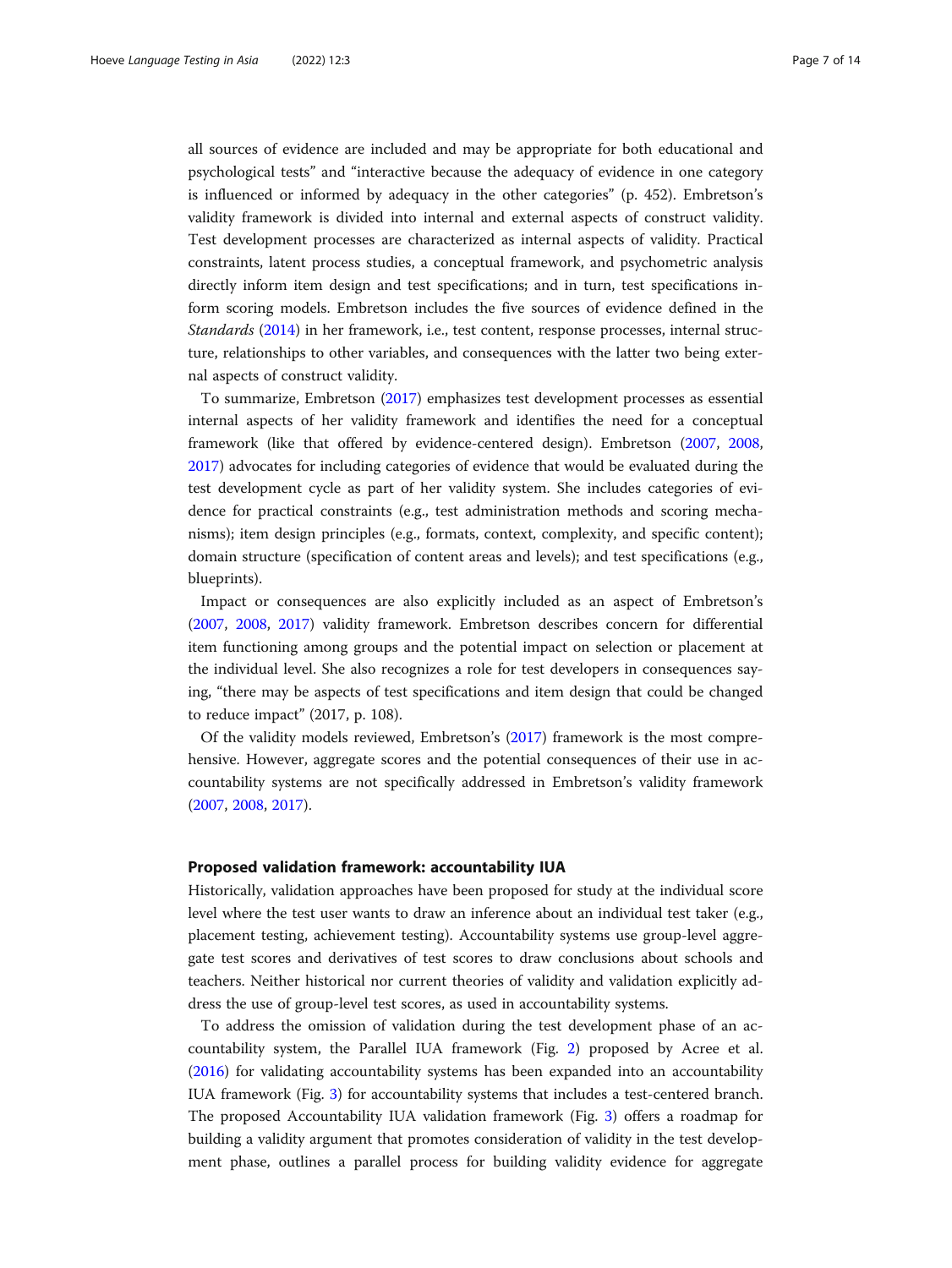<span id="page-7-0"></span>

scores in addition to individual scores, and considers the consequences of aggregate score use in test-based accountability systems.

In the proposed Accountability IUA framework, Kane's ([2006](#page-13-0), [2013](#page-13-0)) generalization, extrapolation, and implication inferences occur in the reverse order during the testcentered (test development) branch. In a sense, test development involves beginning with the end in mind, so the logical progression of building validity arguments is reversed. The intended interpretations and uses are defined and evidence gathered for the logical and theoretical analysis of the implications (the decision or action being taken from the scores). Item design principles, such as ECD provide evidence for extrapolation (using the scores as a reflection of real-world performance).

Validation of the test specifications supports generalization (using the scores as a reflection of performance in the test environment). Once the test administration is operationalized, building evidence for the student-centered and group centered IUA branches begins. Evidence must be compiled to support the validity of inferences based on the accountability system indicators. Compiling evidence based on content, internal structure, and generalizability is especially pertinent to the validation process of accountability systems.

Evidence that is based on content links the features of a test to the construct of interest (Standards, 2014). Evidence based on internal structure (Wilson, [2008\)](#page-13-0) is produced by comparing the results from statistical analyses of the relationships between items of a test (through factor analysis, structural equation modeling, etc.) to theoretical characterizations of the construct. Evidence supporting the generalizability of an indicator links the indicator to situations beyond the immediate interpretation of that indicator (Standards, 2014).

# Extrapolation, implication, and accountability indices

Indicators such as end-of-grade test scores, value-added model or growth scores, graduation rates, and now ELP scores are combined in accountability systems to make judgments about teachers, schools, and school districts (Standards, 2014). This combining of scores serves a similar function to extrapolation and implication inferences,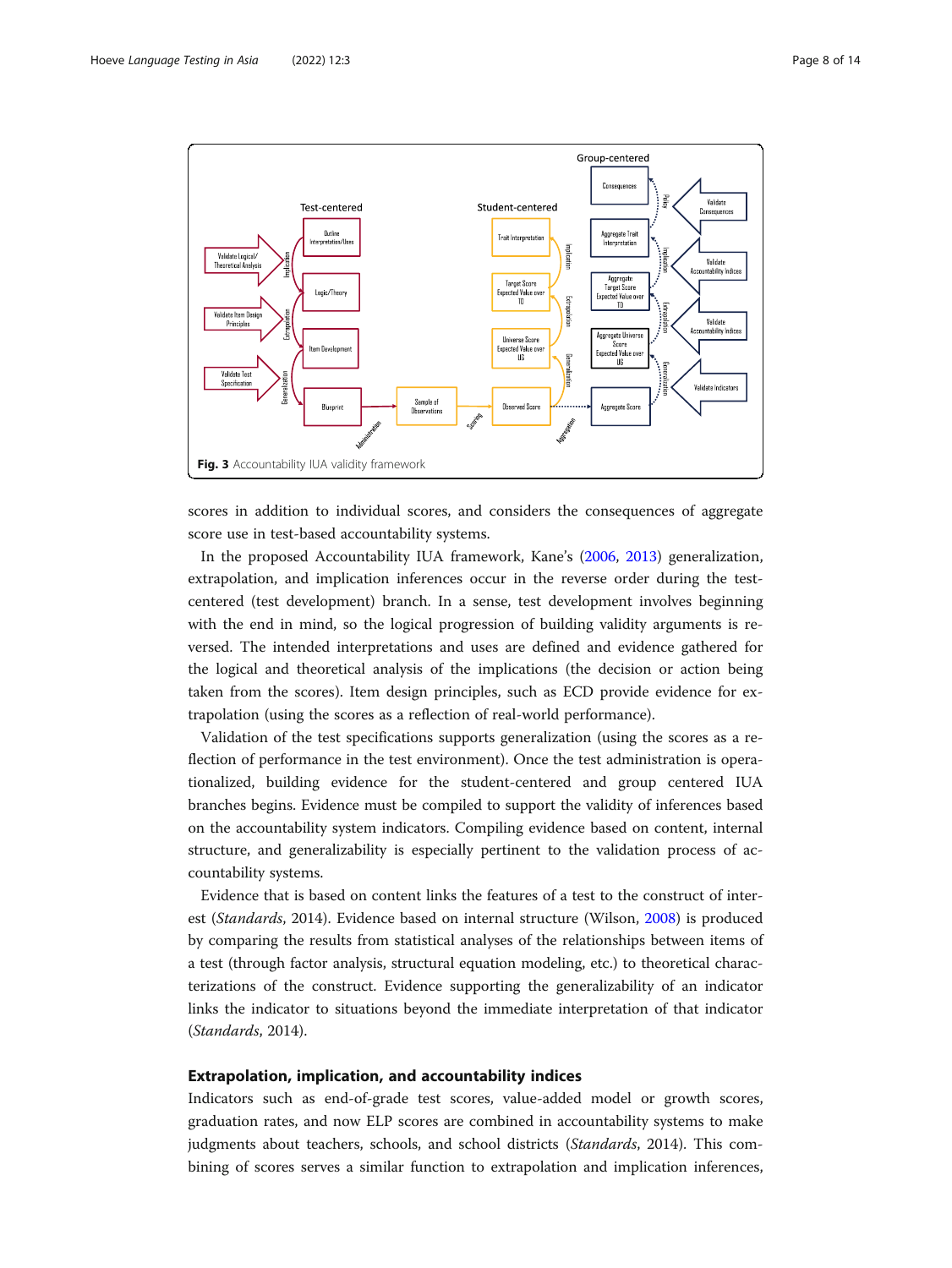which extend interpretations of test scores to a target domain and trait interpretation in Kane's [\(2006,](#page-13-0) [2013\)](#page-13-0) IUA framework.

Extrapolation and implication are distinct, but for the purpose of this discussion, both are defined as inferences intended to broaden test score interpretations to include "real-world" performances (Kane, [2013,](#page-13-0) p. 28). In accountability systems, decision rules and accountability indices are the mechanisms by which extrapolation and implication occur (CCSSO, [2004;](#page-13-0) Kane, [2013](#page-13-0)). Indices synthesize data based on decision rules to provide a single score that is used to make judgments about educational quality and student success (Standards, 2014). It is the interpretation and use of these indices that must be validated as an argument that is built for the system as a whole (Kane, [2013](#page-13-0)). The decision rules and indicators used to construct indices are to be evaluated in relation to the operational definitions of educational quality and school success, set by state and federal mandates such as ESSA [\(2015\)](#page-13-0). These operational definitions are, in effect, the target domain and trait for accountability systems.

Analytic and empirical evidence are gathered to support extrapolation and implication inferences (Kane, [2006](#page-13-0)). For individual test interpretations, analytic evidence is found in development, when the content, tasks, and processes included in the test are compared with those encompassed by the target domain (Kane, [2013](#page-13-0)). The closer the test mirrors the target domain, the easier it is to support the extrapolation inference (Kane, [2013](#page-13-0)). Empirical evidence is derived from external criteria. Test score interpretations are compared against other measures of the same target domain (Kane, [2006](#page-13-0)). This can include performance-based assessments that may only be practical for smaller sample sizes (Kane, [2006\)](#page-13-0).

In aggregate score interpretations, analytic evidence should be gathered during the development of accountability indices (CCSSO, [2004\)](#page-13-0). The weight assigned to the ELP indicator determines how important EL progress is in evaluating school success. Because of the elusiveness of terms such as educational quality and school success that define the target domain, a pragmatic approach to validation is most appropriate (Moss, [2013;](#page-13-0) Kane, [2013\)](#page-13-0). The weights given to indicators of quality and success in accountability indices should be scrutinized using stakeholder definitions and interpretations. Data triangulation should be used to inform judgments based on aggregate scores, giving voice to policy makers, school leaders, and teachers alongside strict, quantitative decision rules (Moss, [2013;](#page-13-0) Kane, [2013\)](#page-13-0). The extent to which that triangulation occurs is evidence for the validity of aggregate score interpretations. Along the same line, extrapolation and implication arguments must include evidence of fairness and transparency (Kane, [2010](#page-13-0), [2013](#page-13-0)). Empirical evidence stems from a critical perspective in both accountability and test-based validity (CCSSO, [2004;](#page-13-0) Kane, [2006](#page-13-0)). Once tests and accountability indices are operational, evidence is gathered and compared with other criteria linked to the same target domain or trait.

For accountability systems, longitudinal studies may be used to support score interpretations for groups of students by comparing them to long-term student outcomes (CCSSO, [2004\)](#page-13-0). Other indices (e.g., Adequate Yearly Progress, Education Value-Added System (EVAAS), stakeholder surveys, and document analysis could also be used as criteria for comparison (Lane and Stone, [2002\)](#page-13-0). Empirical evidence must also refute threats of trait under-representation and irrelevant variance (Kane, [2006](#page-13-0)). To do so, it is important to consider the effects of external factors, such as educational opportunity,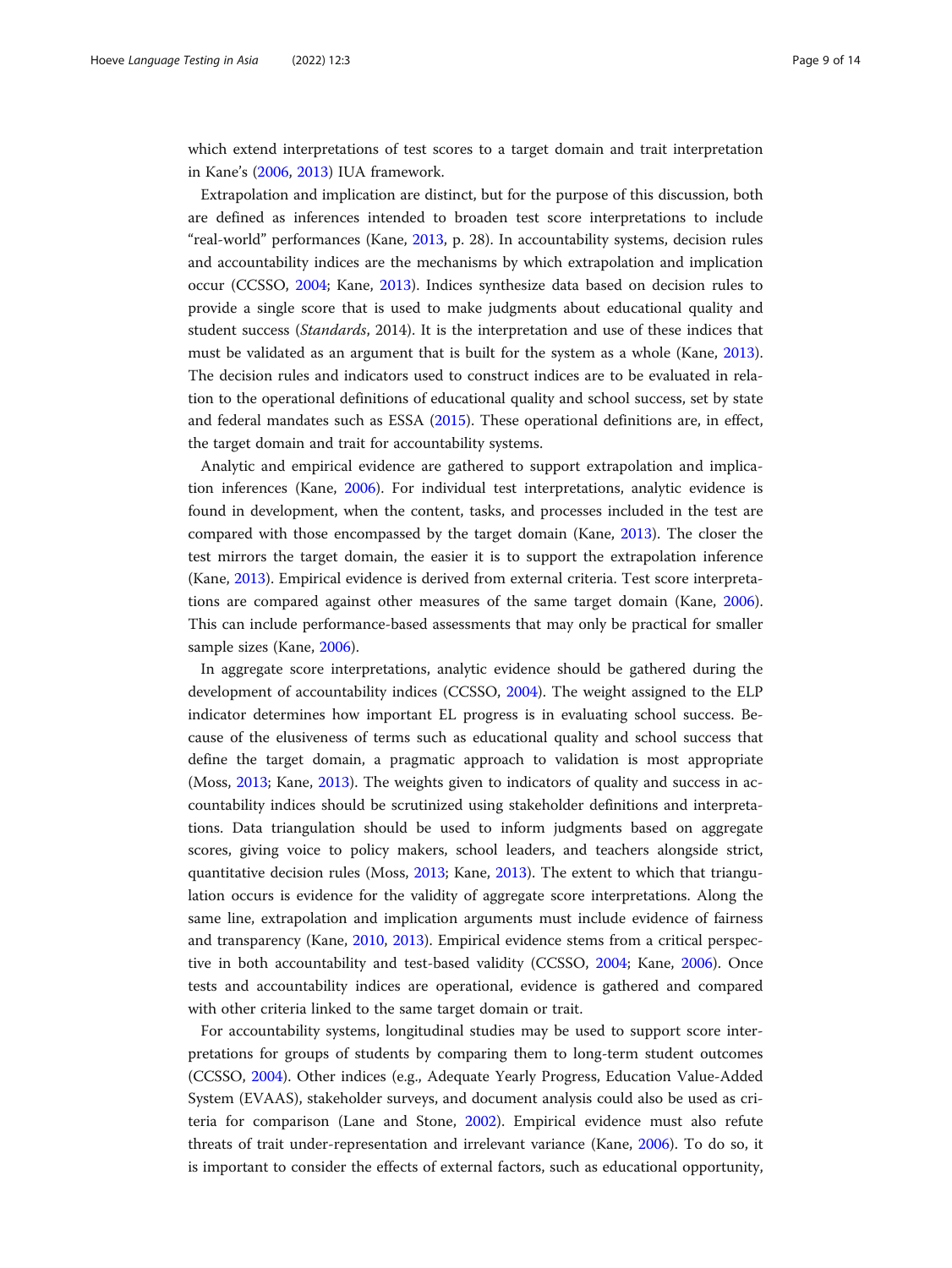English learner status, race, and socioeconomic status on aggregate score interpretations.

#### **Discussion**

A comprehensive validity argument for accountability systems needs to be initiated during the test development process, policy consequences need to be evaluated, and validity evidence for the use of aggregate scores needs to be gathered. Validity frameworks need to be reconceptualized in consideration of test-based accountability systems where scores are aggregated to measure the performance of teachers, administrators, and schools (Chalhoub-Deville, [2020\)](#page-12-0). Reform-driven policies such as NCLB ([2002](#page-13-0)) and ESSA [\(2015\)](#page-13-0) mandate and attach consequences to schools and teachers based on aggregates and derivatives of student test scores. Therefore, consequences are inextricably tied to the validation of test use and interpretation in accountability.

None of the three validity models reviewed, Kane's IA/IUA [\(2006,](#page-13-0) [2013](#page-13-0)), Acree et al.'s Parallel IUA [\(2016](#page-12-0)), nor the Integrated Framework for Construct Validity by Embretson [\(2007,](#page-13-0) [2008\)](#page-13-0) address all these demands of accountability testing. To address the gaps in these validity models, the proposed accountability IUA (Fig. [3\)](#page-7-0) offers a systematic approach for building a validity argument beginning in the test design and development phase, includes a parallel process for building validity evidence for aggregate scores, and considers the consequences of accountability systems.

# Implications

The accountability IUA offers a reconceptualization of validity frameworks to account for the demands of accountability systems where aggregate scores are used as measures of the success of teachers and schools in educating all students, including ELs.

# Test development

Operationalizing the proposed accountability IUA requires test developers to consider the potential for aggregation of test scores and lay a foundation for an accountability validity argument in the test development phase. Potential interpretations and uses at the student or aggregate level should be anticipated. Principled assessment design approaches like ECD guide test developers in articulating the chain of reasoning that links evidence to claims about target constructs. Logic and theory guides test specification and item development.

# Consequences

Bachman and Palmer's ([2010\)](#page-12-0) AUA, the preeminent validity model in language testing, merits highlighting for its unique focus on consequences as the basis for the validation argument in the test development and design phase. In accountability test contexts, however, Chalhoub-Deville [\(2020](#page-12-0)) advocates for investigating consequences at the policy-making stage before test development begins. She distinguishes this approach "from what is proposed by Bachman and Palmer ([2010](#page-12-0)) where consequences are considered at the beginning of test development, after a policy has been finalized and rolled out" (p. 257). In the Accountability IUA, implications and consequences are evaluated as part of the use of aggregate scores when educational reform policies are being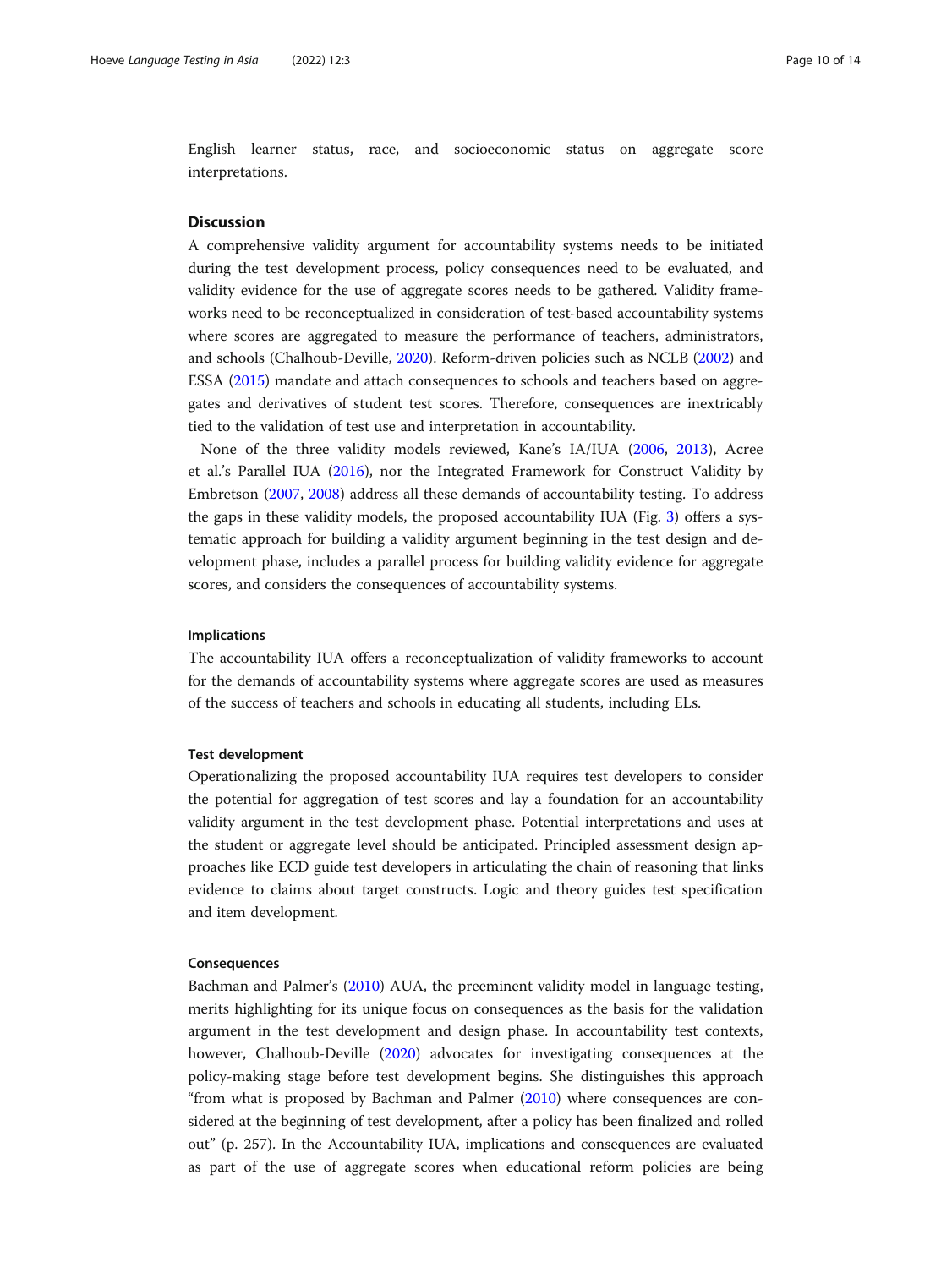defined. Consideration should be given to maximizing the opportunity to meet the objectives of the accountability system while anticipating and minimizing unintended negative consequences. Theory of action (TOA) offers a framework within which to consider the impact of accountability systems on students, teachers, and schools. The effectiveness of the accountability system in achieving the intended goals can be evaluated through a TOA (Chalhoub-Deville, [2016\)](#page-12-0). A TOA explicitly states the intended outcomes as well as the action mechanisms through which they will occur conceptually and operationally. Furthermore, potential implementation problems and negative consequences are identified. A clearly defined TOA allows for a meaningful evaluation of the accountability system (Bennett, [2015\)](#page-12-0). As part of the validation plan, it is necessary to identify and map key intended or imposed consequences including rewards, sanctions, and interventions (CCSSO, [2004](#page-13-0)). According to Chalhoub-Deville ([2020](#page-12-0), p. 259),

The use of frameworks such as TOA invites systematic and anticipatory research that can help us move beyond traditional, individual-focused test scores and related technical quality documentation. Such frameworks can help us attend to actual desired socio-educational goals embedded in a policy (or a client's request) and address research into unintended outcomes.

Future editions of the Standards (2014) need to hold test developers accountable for anticipating consequences of the interpretation and use of their tests at the individual and aggregate level in accordance with the zone of negotiated responsibility (ZNR) described by Chalhoub-Deville ([2016](#page-12-0)).

#### Roles and responsibilities of test developers, test users, and policy makers

Often the use of aggregate scores and the design of accountability systems is a policy decision. This means test developers must engage with policymakers regarding their testing needs and their goals for interpretation and use of tests. Test developers cannot monitor, or control all uses of their tests, but as Chalhoub-Deville ([2020\)](#page-12-0) describes, "[t]est providers create tests with *some* understanding of the consequences entailed by the testing program, but they are reluctant to engage in validation to uphold those consequences" (pp. 255–256, emphasis in original). Historically, test developers have hidden behind test specifications and the interpretations and uses laid out therein to absolve themselves of responsibility for unintended consequences of the use of their tests beyond the originally defined scope. Knowing that test scores may be aggregated and used in accountability systems and that accountability systems impose consequences such as sanctions and rewards, obligates education test developers to consider the consequences of such use.

Sireci and Forte ([2012](#page-13-0)) point out that tests are at the center of accountability and that "the use of tests is initiated and mandated by policy makers" (p. 27). Elected officials such as general assemblies, governors, and politically motivated and directed chiefs of state education have become the decision makers in the design of many state accountability systems. Decisions regarding what indicators are included in an accountability system and how they are calculated is often a political conversation as evidenced by the fact that state statute often regulates the definition of accountability systems (Education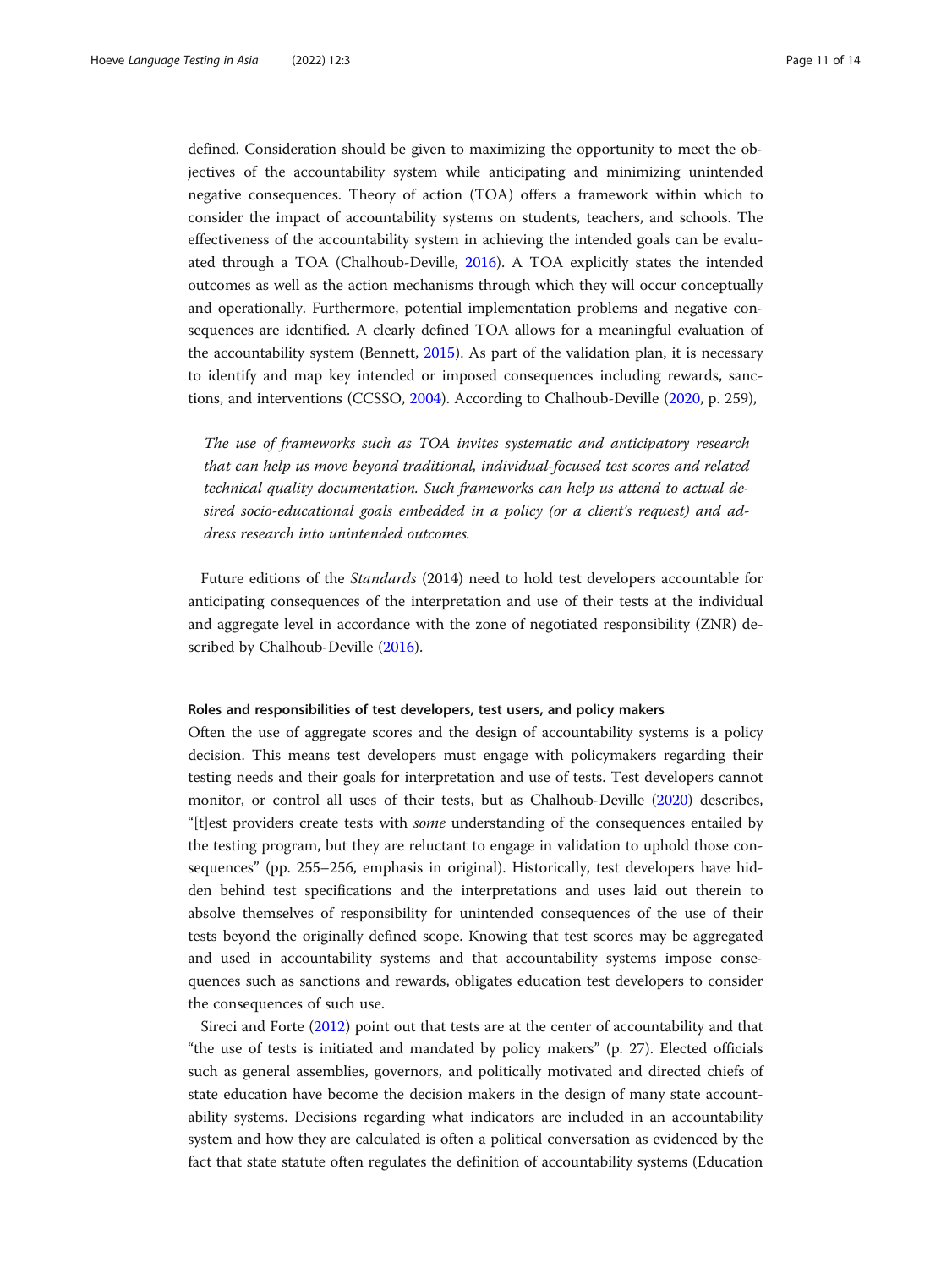Commission of the States, [2018\)](#page-13-0). Sireci and Forte ([2012\)](#page-13-0) argue that "it is an ethical imperative for the measurement community to do all we can to inform policy makers of the strengths, benefits, and limitations of educational tests" (p. 27). Testing programs and accountability systems necessitate "[c]ommunication and engagement with policy makers, education professionals, and other key stakeholder groups beyond the measurement community" (Chalhoub-Deville, [2020,](#page-12-0) p. 245).

Smith and Benavot ([2019\)](#page-13-0) have argued that discussions of accountability exclude the "voices of stakeholders who work, learn, and teach in schools and other educational institutions" (p. 193). They advocate for the inclusion of these stakeholders, particularly in discussions of planning and evaluation through what they have labeled "structured democratic voice." Their "collaboration for structured democratic voice" diagram (Smith and Benavot, [2019](#page-13-0), p. 202) offers a useful vision for the engagement of stakeholders; however, they have not included the measurement community in that collaboration. A modification to their depiction of a "collaboration for structured democratic voice" to include the measurement community is shown in Fig. 4.

Writing to the measurement community, Sireci ([2019](#page-13-0)) said, "[e]ducation policy makers, state and local department of education staff, superintendents, principals, and teachers are all involved in educational testing. It is time for us to get involved with them." Researchers and experts in measurement have an obligation to step outside of theory, and perhaps outside of their comfort zone, to engage with and inform test users and policy makers. Future editions of the Standards need to hold test developers accountable for engaging in this collaboration. Chalhoub-Deville's ZNR offers guidance for test developers, test users, and policy-makers to engage in meaningful discussion of the shared responsibility for outcomes and consequences (2016, 2020). Further guidance is given by Sireci and Forte [\(2012](#page-13-0)) who "discuss the types of information that are important to communicate to policy-makers, how to best convey this information in a manner in which it can be understood, and how to be seen as a valuable source of information to education policy makers" (p. 27).

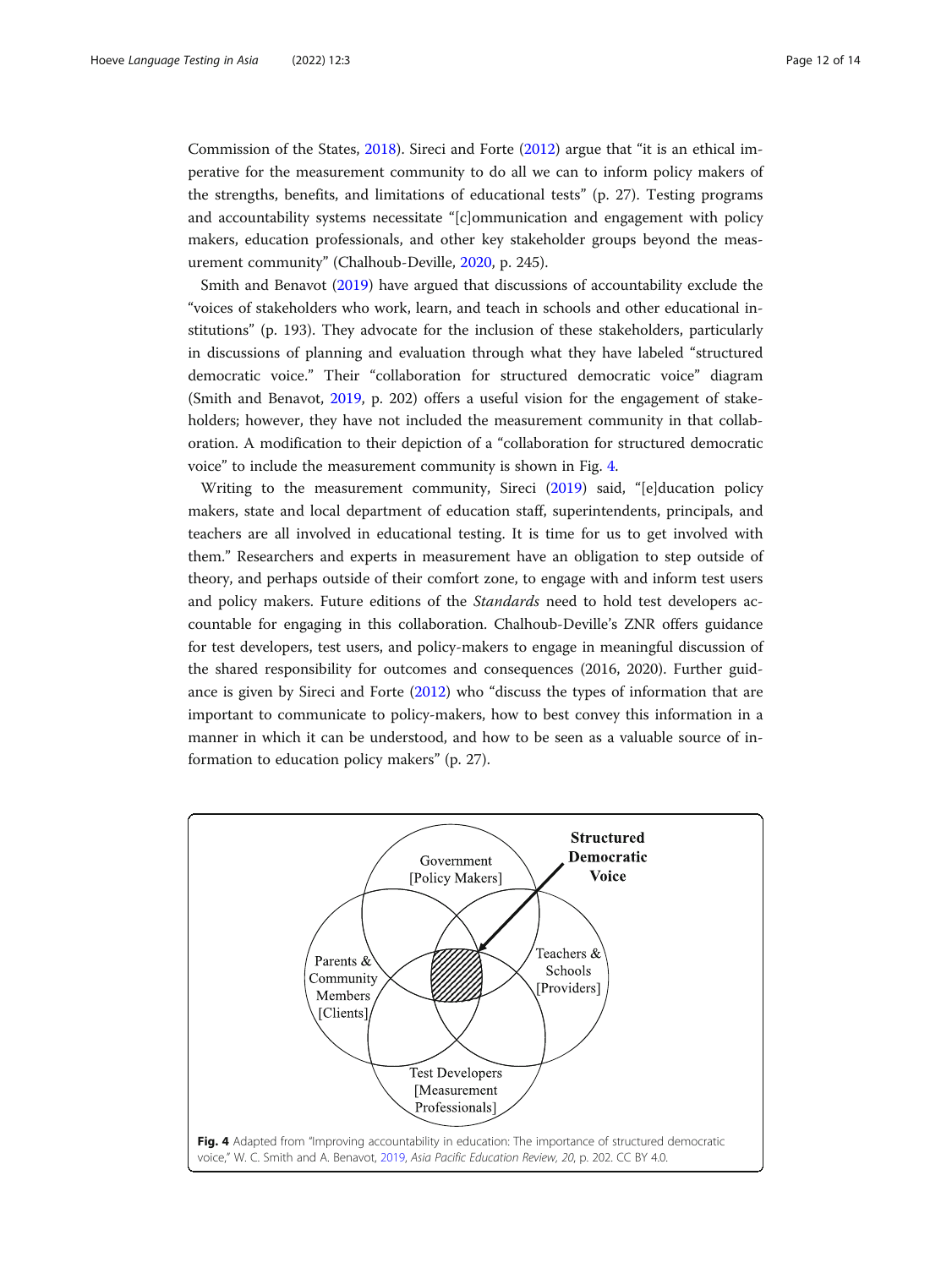#### <span id="page-12-0"></span>Conclusion

Accountability testing in the USA has increasingly combined subject area and ELP testing and holds teachers and schools accountable for student performance. Under ESSA, schools are accountable for the progress of ELs in English language proficiency, math, reading/language arts, and in other accountability indicators such as graduation rates. The proposed IUA framework for accountability (Fig. [3](#page-7-0)) maintains not only that a test may be valid at the individual level and not at the aggregate level, but also that a test may be valid at the aggregate level and not at the individual level, depending on the use and interpretation. If tests are going to be used at both the individual and the aggregate level with the same interpretation, then the individual and aggregate scores must both be validated for that interpretation and use. A strength of the proposed IUA framework for accountability systems is that it allows for separate and parallel validation of individual and aggregate scores. This paper provides a validity framework for the validation of accountability systems and suggests a methodical approach for building validity evidence for the use of aggregate scores that is relevant not only to accountability EL testing, but also to the wider measurement community.

#### Abbreviations

AUA: Assessment use argument; CCSSO: Council of Chief State School Officers; EL: English learners; ELP: English language proficiency; EVAAS: Education value-added system; ESSA: Every student succeeds act; ECD: Evidencecentered design; IA: Interpretive argument; IA/IUA: Interpretive argument/interpretive use argument; IUA: Interpretive use argument; TOA: Theory of action; VA: Validity argument; ZNR: Zone of negotiated responsibility

#### Acknowledgements

No acknowledgements to declare.

#### Author's contributions

Sole author. The author read and approved the final manuscript.

#### Author's information

Author is affiliated with the University of North Carolina at Greensboro and is also a psychometrician at the American Board of Pediatrics.

#### Funding

No sources of funding to declare.

#### Availability of data and materials Not applicable.

# **Declarations**

#### Competing interests

No financial or non-financial competing interests to declare.

#### Received: 7 December 2021 Accepted: 27 December 2021 Published online: 01 February 2022

#### References

Acree, J., Hoeve, K.B., Weir, J.B. (2016). Approaching the validation of accountability systems. Unpublished paper and presentation. ERM 600: Validity and Validation, University of North Carolina at Greensboro.

American Educational Research Association, American Psychological Association, & National Council on Measurement in Education (2014). Standards for educational and psychological testing. American Educational Research Association. Bachman, L. F., & Palmer, A. S. (2010). Language assessment in practice. Oxford University Press.

Bennett, R. (2015). Validity considerations for next-generation assessment: a "theory of action" perspective. Paper presented at National Conference on Student Assessment. San Diego: ETS (Educational Testing Service

Chalhoub-Deville, M. (2009). The intersection of test impact, validation, and educational reform policy. Annual Review of Applied Linguistics, 29, 118–131. <https://doi.org/10.1017/S0267190509090102>.

Chalhoub-Deville, M. (2016). Validity theory: reform policies, accountability testing, and consequences. Language Testing, 33(4), 453–472. [https://doi.org/10.1177/0265532215593312.](https://doi.org/10.1177/0265532215593312)

Chalhoub-Deville, M., & O'Sullivan, B. (2020). Validity: theoretical development and integrated arguments. Equinox Publishing Limited. Chalhoub-Deville, M. B. (2020). Toward a model of validity in accountability testing. In Assessing English language proficiency in US K–12 schools. New York: Routledge. [https://doi.org/10.4324/9780429491689-13.](https://doi.org/10.4324/9780429491689-13)

Chapelle, C. A. (2012). Validity argument for language assessment: the framework is simple …. Language Testing, 29, 19–27.